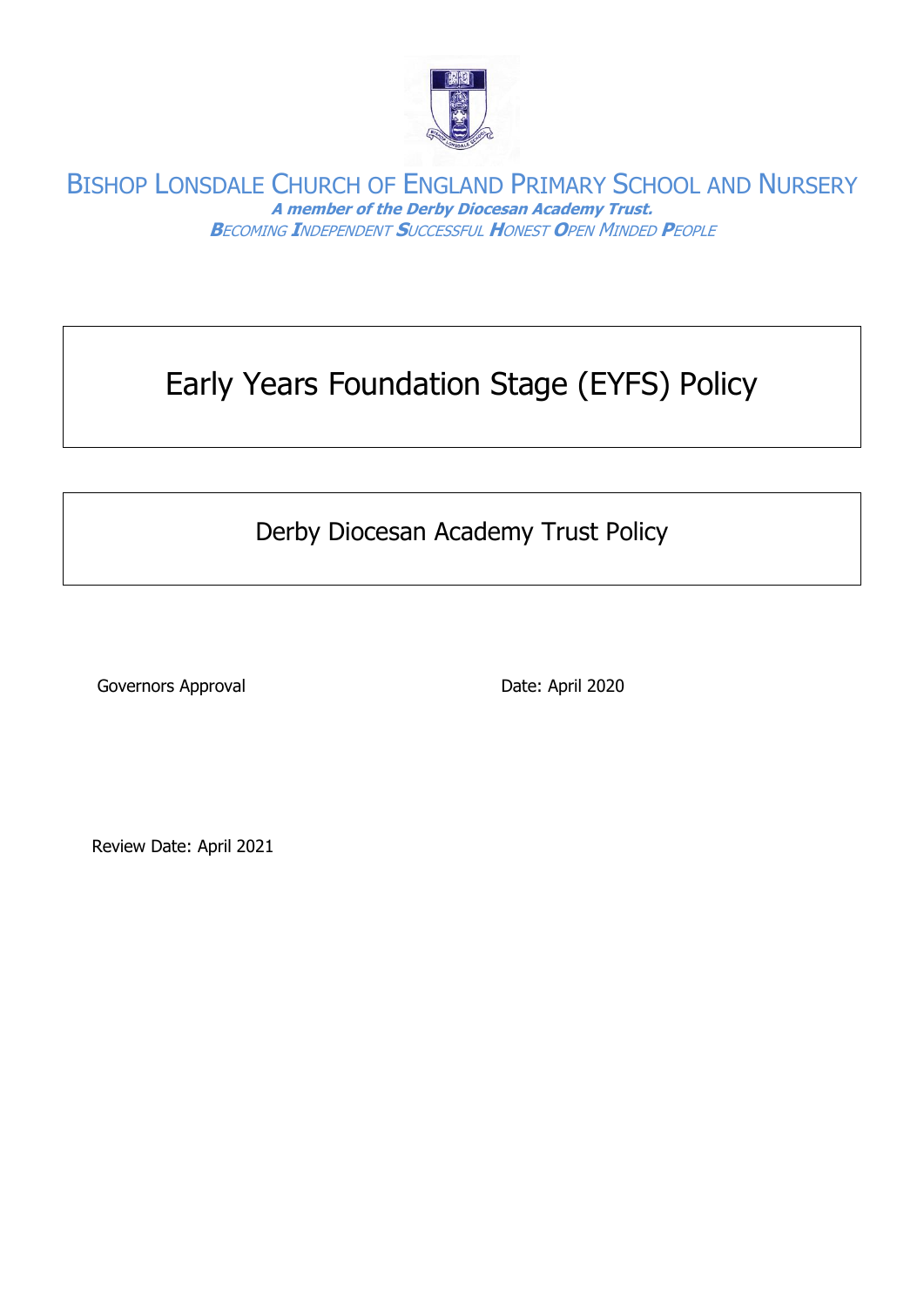

#### **CONTENTS**

- 1.0 Rationale
- 2.0 Aims
- 3.0 Teaching and Learning
- 4.0 Our Practice in Early Years
- 5.0 EYFS Curriculum
- 6.0 The Learning Environment
- 7.0 Safety
- 8.0 Inclusion
- 9.0 Transition
- 10.0 Parents support and responsibilities
- 11.0 Staff Responsibilities
- 12.0 Pupil Responsibilities
- 13.0 Parent Responsibilities
- 14.0 Governor Responsibilities
- 15.0 Organisation
- 16.0 Celebrating Achievement
- 17.0 Strategies for Ensuring Progression and Continuity
- 18.0 Equal Opportunities
- 19.0 Monitoring and Evaluation
- 20.0 Approval by Governing Body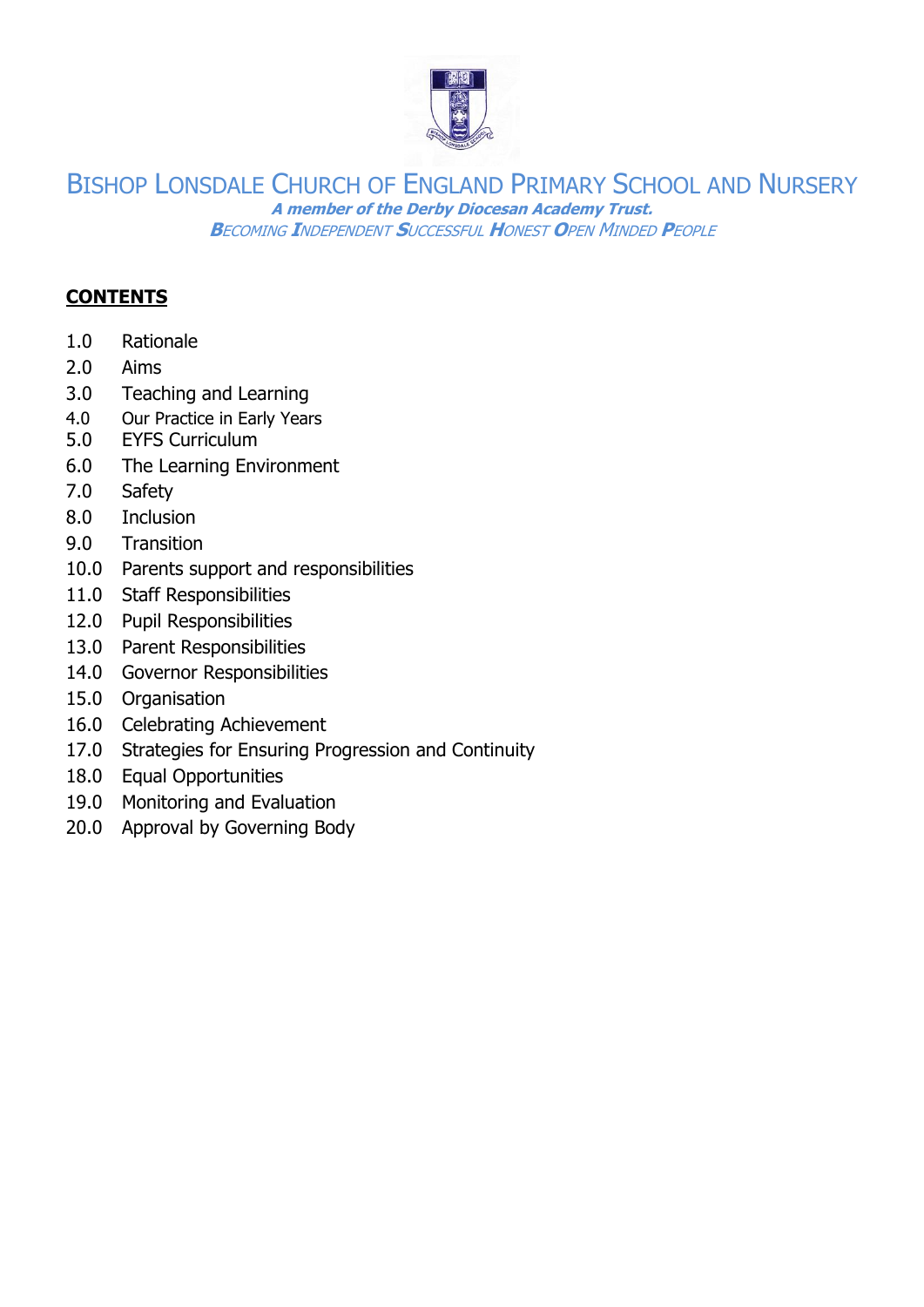

# **1.0 Rationale**

This document is a statement of the aims, principles and strategies for teaching and learning within the Early Years Foundation stage at all Derby Diocesan Academy Trust (DDAT) schools. It is the method through which we offer a curriculum which is broad and balanced with an emphasis on core learning, and its implementation is the responsibility of all the members of the school community.

# **2.0 Aims**

At DDAT our expectations are high of ourselves, each other and our children. We strive to provide the highest quality care and education for all our children thereby giving them a strong foundation for their future learning. We create a safe and happy environment with motivating and enjoyable learning experiences that enable children to become confident and independent. We value the individual child and work alongside parents and others to meet their needs and help every child to reach their full potential.

As outlined in the EYFS '*Every child deserves the best possible start in life and the support that* enables them to fulfil their potential. Children develop quickly in the early years and a child's experiences between birth and age five have a major impact on their future life chances.'

The following documents should be read in conjunction with this policy: Teaching and Learning, Admissions, Health and Safety, Equal Opportunities; SEN and Behaviour policies. EYFS assessment procedures and schematic.

We adhere to the Statutory Framework of the EYFS and the four quiding principles that shape practice within Early Years settings.

- Every child is a **unique child,** who is constantly learning and can be resilient, capable, confident and self-assured
- Children learn to be strong and independent through **positive relationships**
- Children learn and develop well in **enabling environments,** in which their experiences respond to their individual needs and there is a strong partnership between practitioners and parents and/or carers
- Children **develop and learn in different ways and at different rates**

# **2.0 Teaching and Learning in Early Years Foundation stage**

We believe that all children learn best when they:

- Are interested and motivated
- Achieve success and gain approval
- Are clear about expectations in their work and behaviour
- Are given appropriate tasks
- Are actively involved in the learning process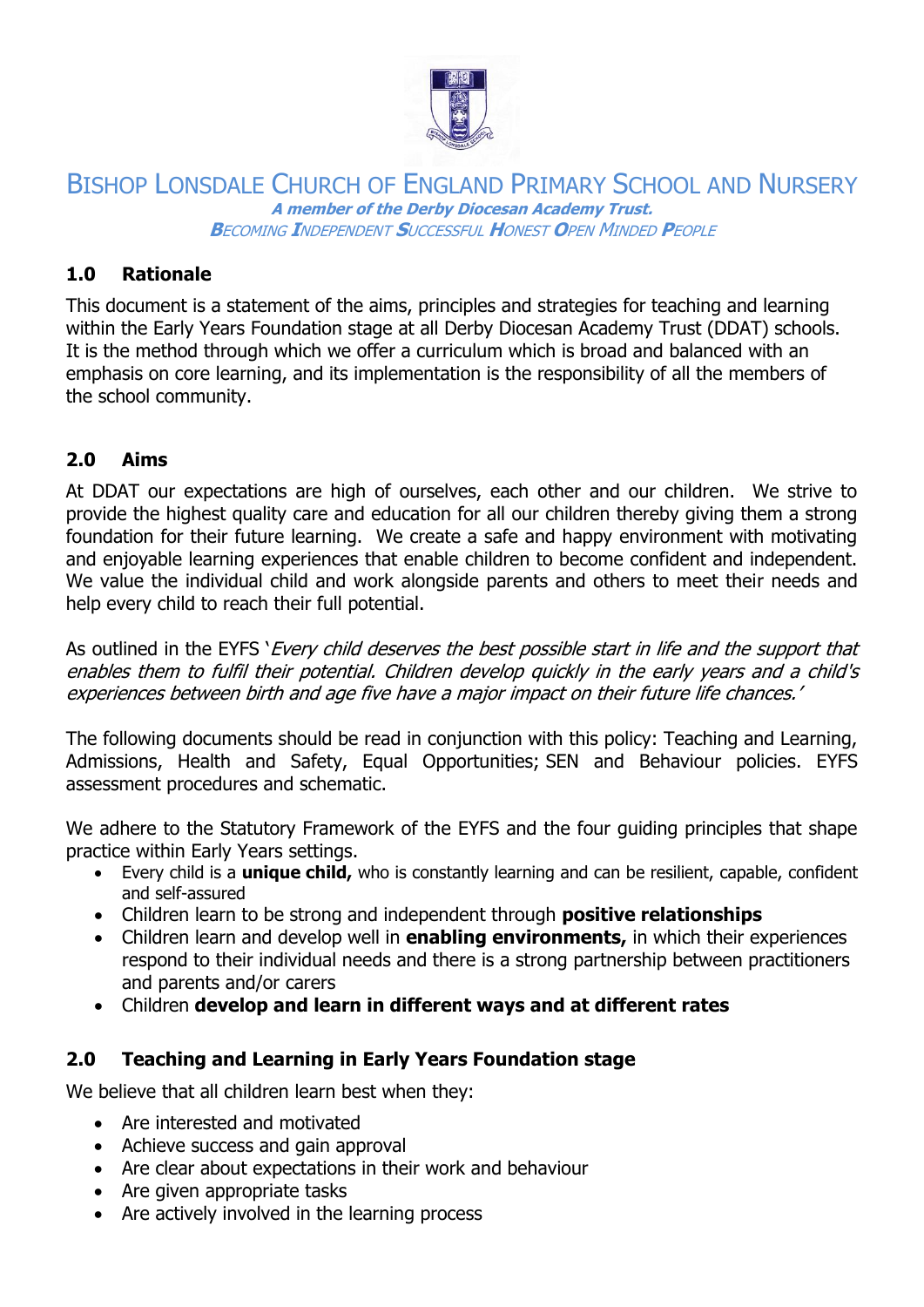

- Feel valued, secure and confident
- Are challenged and stimulated
- Receive feedback about their performance

# **3.0 The Learning Environment**

At DDAT Schools this will be organised to ensure that children have the opportunity to:

- Work individually, in pairs, in small groups and as a class
- Make decisions
- Work co-operatively
- Solve problems
- Be creative
- Discuss ideas
- Develop social skills
- Develop independence and use initiative
- Receive support and challenge
- Participate in enrichment
- Contribute to school life

Learning in the Early Years will take place in stimulating learning environments that:

- Provide opportunities for free flow between inside and outside learning areas (when staffing allows)
- Are safe, welcoming, happy and caring
- Are both challenging and supportive
- Celebrate success and support children to realise their full potential
- Encourage mutual respect
- Celebrate our differing religions, heritage and cultures.
- Are well organised, safe, tidy with well-presented displays
- Have resources that are attractive, labelled and accessible
- Are non-partisan in terms of resources and delivery
- Have an agreed code of behaviour 'owned' by the children (Bishop Rules)

# **4.0 Our Practice in Early Years**

As part of our practice we:

- Provide a balanced curriculum, based on the EYFS, across the seven areas of learning, using play as the vehicle for learning
- Promote equality of opportunity and anti-discriminatory practice. We provide early intervention for those children who require additional support
- Work in partnership with parents and within the wider context
- Plan challenging learning experiences, based on the individual child, informed by observation and assessment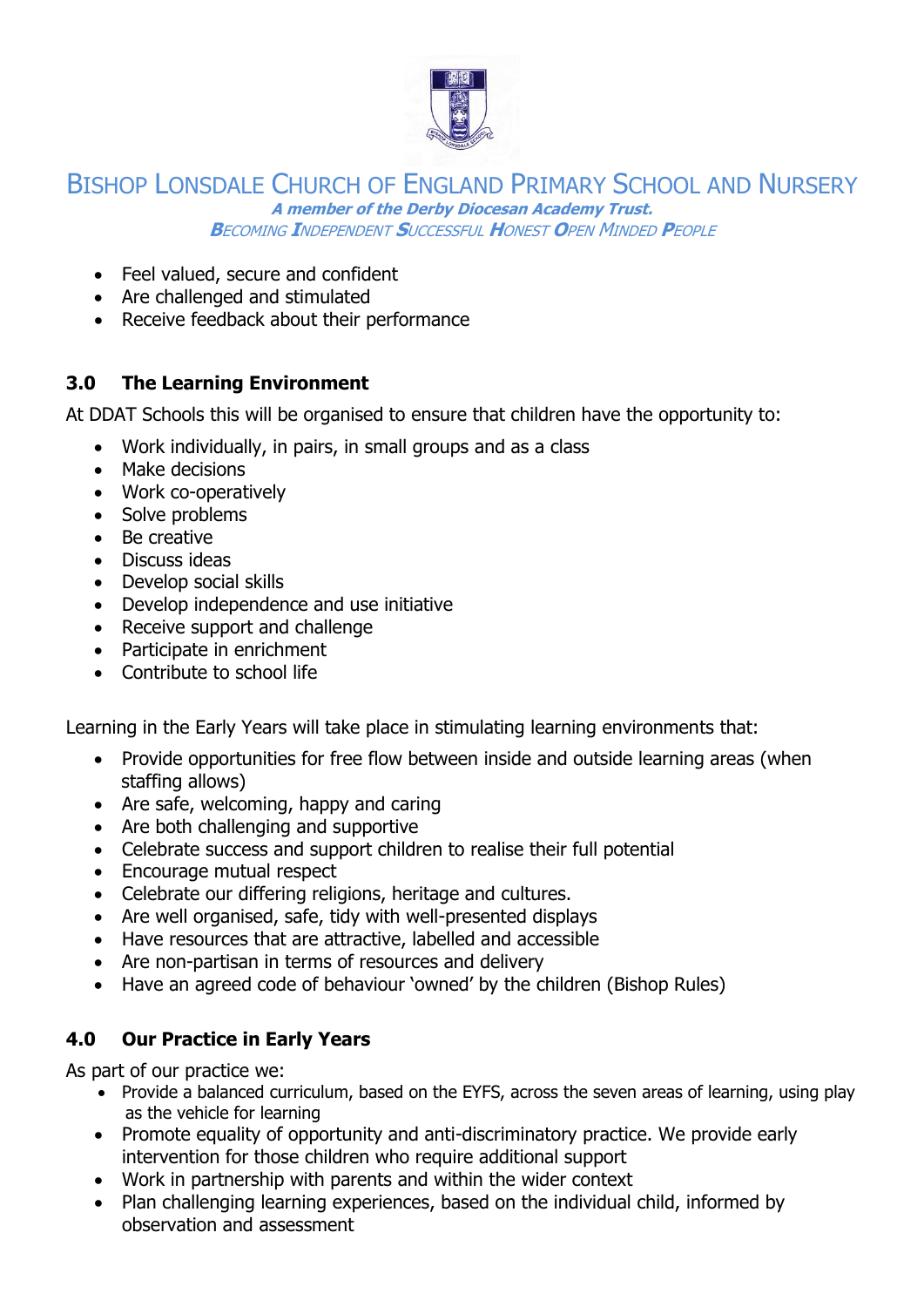

- Provide opportunities for children to engage in activities that are adult-initiated and childinitiated, supported by the adult
- Have a key person approach to develop close relationships with individual children and parents
- Provide a secure and safe learning environment indoors and out

# **5.0 EYFS Curriculum**

We plan an exciting and challenging curriculum based on Assessment for Learning; (see assessment procedures and schematic), with a key focus being our observation of children's needs, interests, and stages of development across the seven areas of learning to enable the children to achieve and exceed the early learning goals.

All the seven areas of learning and development are important and inter-connected.

Three areas are particularly crucial for igniting children's curiosity and enthusiasm for learning, and for building their capacity to learn, form relationships and thrive. These three areas are the **prime** areas:

- **Communication and Language**
- **Physical Development**
- **Personal, Social and Emotional Development**

Children are also supported through the four **specific** areas, through which the three prime areas are strengthened and applied. The **specific** areas are:

- **Literacy**
- **Mathematics**
- **Understanding the World**
- **Expressive Arts and Design**

Children are provided with a range of rich, meaningful first-hand experiences in which children explore, think creatively and are active. We aim to develop and foster positive attitudes towards learning, confidence, communication and physical development.

As a team, we write long term and medium term plans using the EYFS based on a series of topics each of which offers experiences in all seven areas. These plans then inform our shortterm weekly planning, alongside our observations, which remains flexible for unplanned circumstances or children's responses. All plans are amended and adapted in light of our ongoing observations and assessments.

Children have whole class and small differentiated group times, which develop as they move through EYFS. There are daily dedicated times for the teaching of phonics, maths and stories/songs in Reception and Nursery. There is also a time for Literacy and handwriting in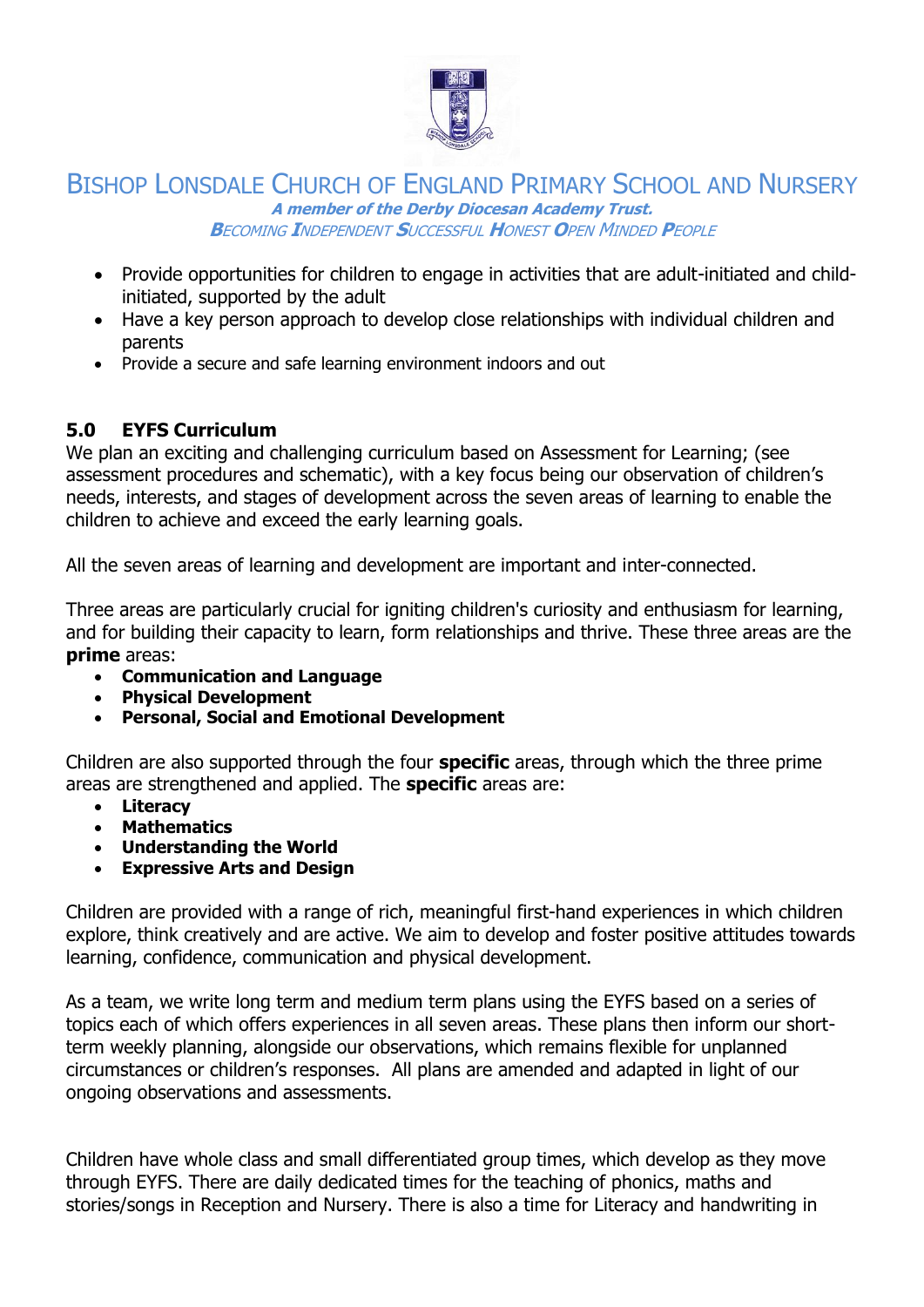

Reception. All children in EYFS have a designated PE lesson which takes place in the hall/outside.

The EYFS unit has 5 themed zones of learning; Zone 1 – Literacy based, Zone 2 - C and L/Phonics based, Zone 3 Creative/Messy play Zone 4 – Maths/ Construction based Zone 5 – Outside Learning

The curriculum is delivered using a purposeful play-based approach as outlined by the EYFS. 'Each area of learning and development must be implemented through planned, purposeful play and through a mix of adult-led and child-initiated activities'

We plan a balance between children having time and space to engage in their own childinitiated activities and those that are planned by the adults. During children's purposeful play, early years practitioners interact to stretch and challenge children further. In planning and guiding children's activities, we reflect as practitioners on the different ways that children learn and reflect these in our practice.

# **6.0 Observation and Assessment**

As part of our daily practice we observe and assess children's development and learning to inform our future plans. We record our observations on tablets using the program 'To Build A Profile'. Significant observations of children's achievements are collated in their own personal learning journey. When deemed ready, children move towards having individual books for their learning in the aspects of mathematics and writing. Other evidence is stored in topic folders or as photographs.

Assessment for learning is at the heart of all we do. We want children to be involved and take ownership of their own learning journey. Through effective feedback, discussion and precision teaching, children will be involved with understanding their strengths and what they are doing well and will have a clear understanding of small, manageable next step targets that they can aim towards.

Parents and carers will have the opportunity to meet with the class teacher and key staff to discuss learning and progress in all aspects of the EYFS curriculum at twice yearly Parent's Evenings. They will also receive maths, writing and reading targets, which are also displayed in the EYFS unit as 'Powerful Learner Targets' At the end of the school year parents and carers are provided with an Annual Report and a copy of their child's profile. This report will be based on their child's development against each of the Early Learning Goals and the characteristics of their learning. The parents are then given the opportunity to discuss their child's strengths and areas that they can support with as the child moves from Reception into Year 1.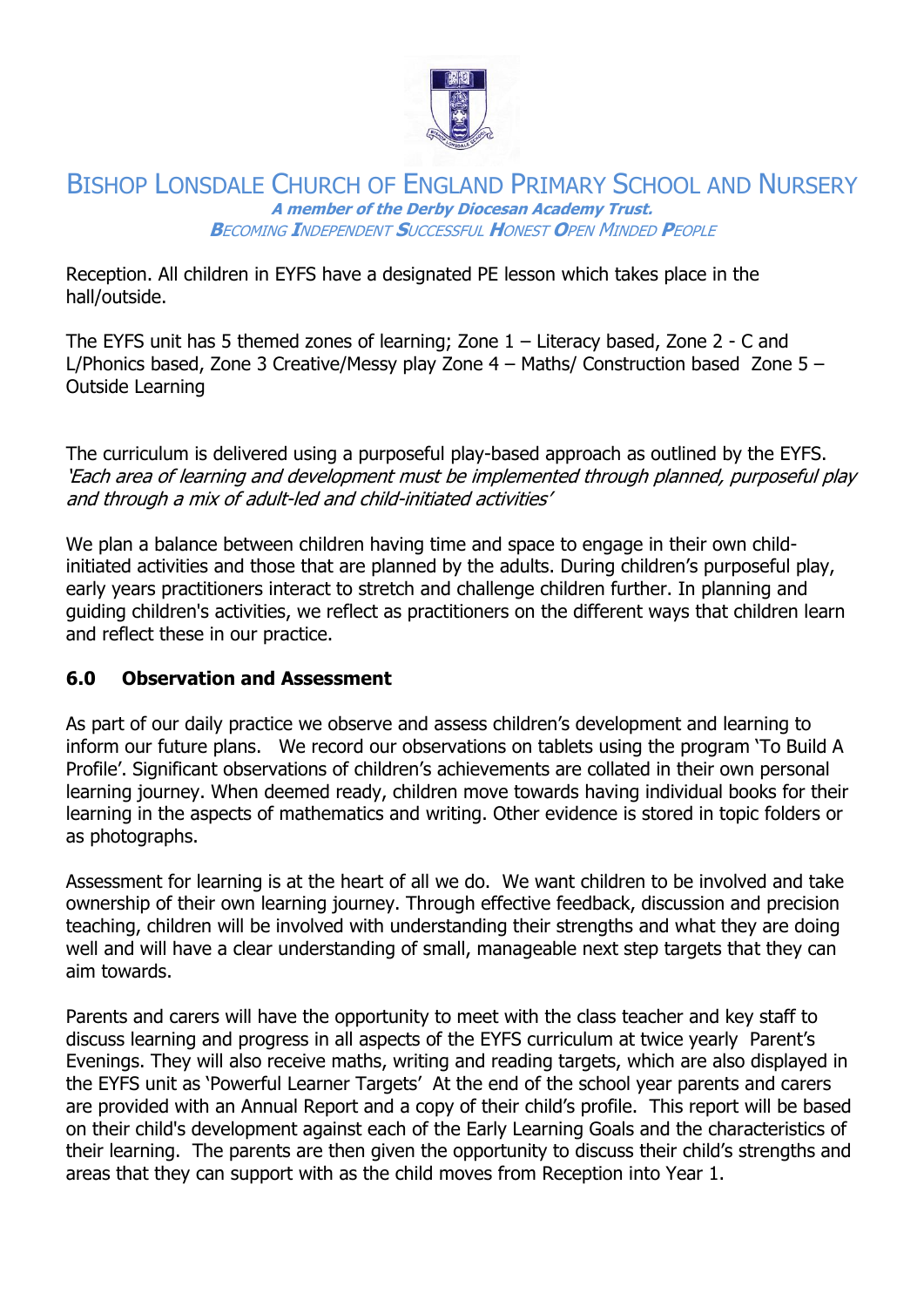

# **7.0 Safety**

Children's safety and welfare is paramount. We create a safe and secure environment and provide a curriculum which teaches children how to be safe, make choices and assess risks. We have stringent policies, procedures and documents in place to ensure children's safety.

We promote the good health of the children in our care in numerous ways, including the provision of nutritious food, following set procedures when children become ill or have an accident.

Please see our separate policies and procedures on Health and Safety, Child Protection, Food and Drink; Illness and Injury.

#### **8.0 Inclusion**

We value all our children as individuals, irrespective of their ethnicity, culture, religion, home language, background, ability or gender. We plan a curriculum that meet the needs of the individual child and support them at their own pace so that most of our children achieve and even exceed the Early Learning Goals. We strongly believe that early identification of children with additional needs is crucial in enabling us to give the child the support that they need and in doing so, work closely with parents and outside agencies.

Our aims to ensure inclusive provision include:-

- to offer excellence to all our children, whatever their abilities or needs
- high expectations of all our children
- to achieve high standards by striving to remove barriers to learning and participation
- to ensure that all our children feel they are a valued part of the school community

Through appropriate curriculum provision, we respect the fact that children:

- have different educational and behavioural needs and aspirations
- have different strategies for learning
- have different rates of acquiring, assimilating and communicating information
- need of a range of different teaching approaches and experiences

Teachers respond to children's needs by:

- providing support for children who need help with language, communication and literacy
- planning to develop children's understanding through the use of all their senses and experiences
- planning for children's full participation and learning in physical and practical activities
- helping children to manage their behaviour and to take part in learning effectively and safely
- helping individuals manage their emotions and to take part in learning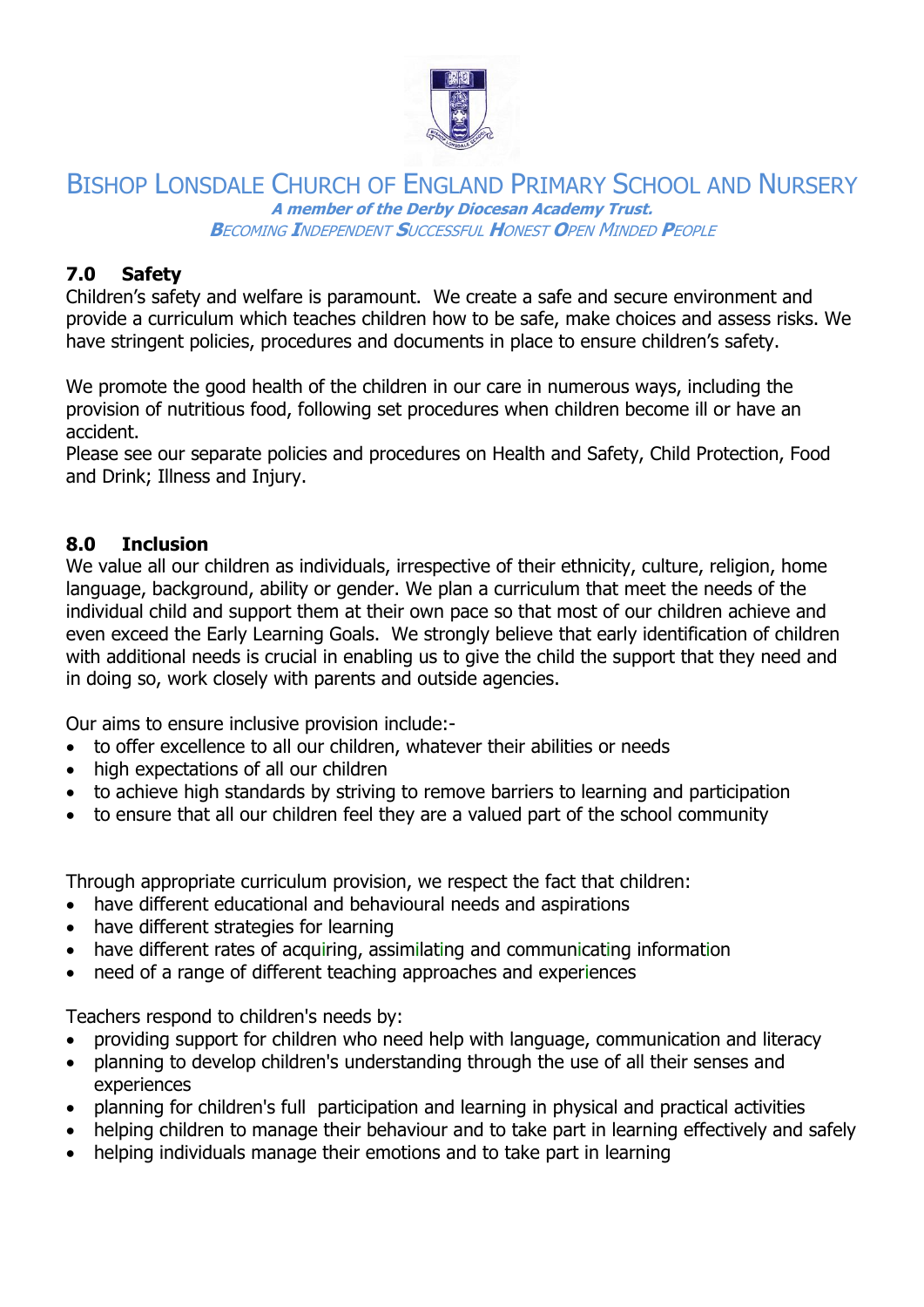

# **9.0 Transition**

Transition into the next Key stage is carefully planned for and time given to ensure continuity of learning. At any period of transition, we acknowledge the child's needs and establish effective partnerships with those involved with the child and other settings, including nurseries and child minders. All children and their families attend Nursery visits when they join their school in the Early Years. In addition, they attend an introductory session to Reception to develop familiarity with the setting and practitioners.

In the final term in Reception, the Year 1 teacher will meet with the Early Years staff and discuss each child's development against the Early Learning Goals in order to support a smooth transition to Year 1. This discussion helps the Year 1 teacher to plan an effective, responsive and appropriate curriculum that will meet the needs of all children. Children will also begin to spend time within the Year 1 setting, prior to completing a transition day.

# **10.0 Parents as Partners and the Wider context**

We strive to create and maintain partnership with parents and carers as we recognise that together, we can have a significant impact on a child's learning. We welcome and actively encourage parents to participate confidently in their child's education and care in numerous ways, e.g.specialist learning days e.g. Sports Day, open days and evenings, parent workshops, parent communication board.

We ask that every parent:-

- Ensures their children attend regularly and punctually
- Supports the ethos of the school and the class charters
- Shares responsibility for their children's learning, be realistic and offer encouragement and praise
- Attends parent's evenings
- Support the children including in terms of reading and homework which may be set
- Encourage independence in their children
- Communicate with staff any concerns about their children
- Respect other members of the school community

Working with other services and organisations is integral to our practice in order to meet the needs of our children. At times we may need to share information with other professionals to provide the best support possible.

We draw on our links with the community to enrich children's experiences by taking them on outings and inviting members of the community into our setting, for example during Work Week.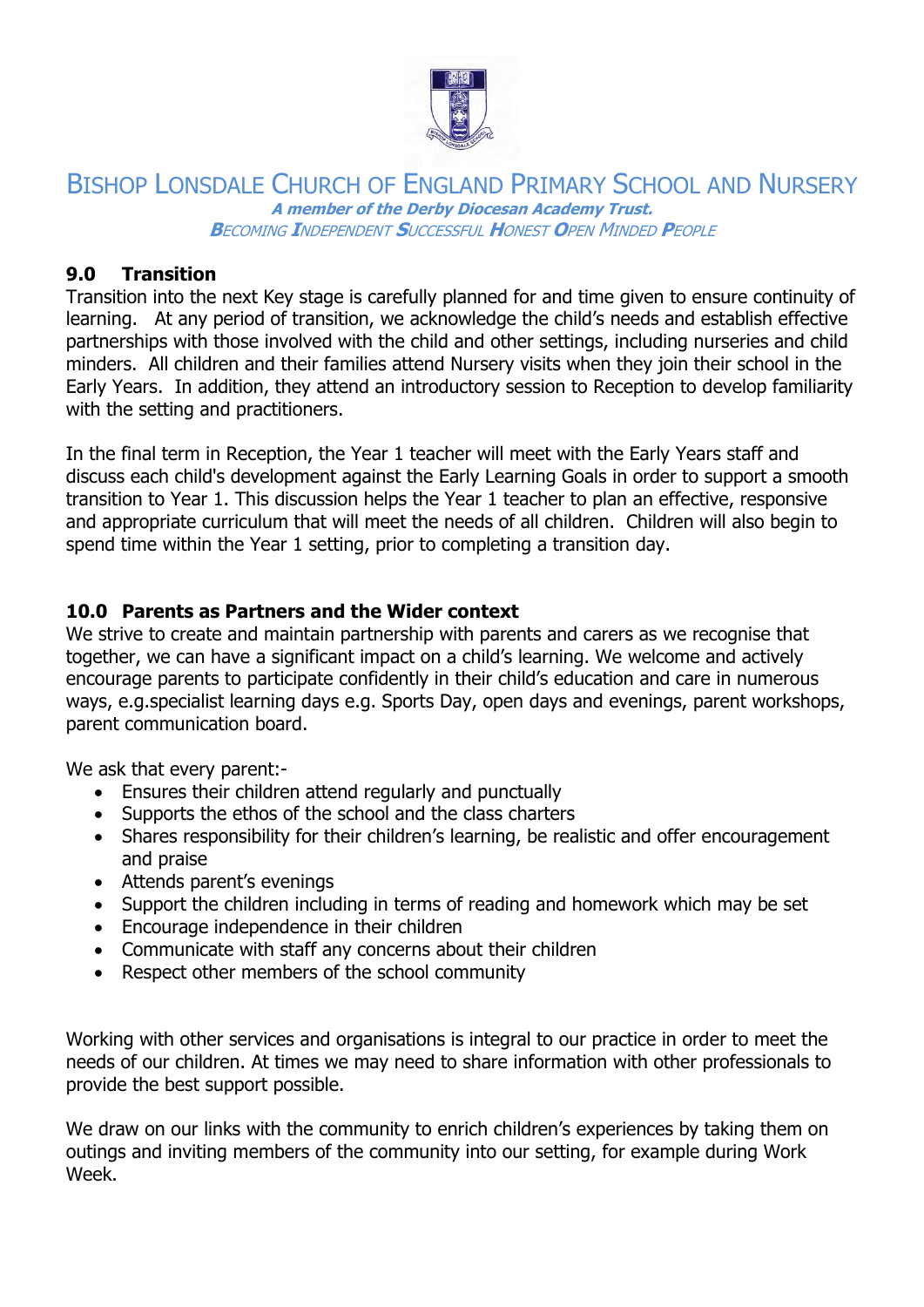

BISHOP LONSDALE CHURCH OF ENGLAND PRIMARY SCHOOL AND NURSERY **A member of the Derby Diocesan Academy Trust.**

**B**ECOMING **I**NDEPENDENT **S**UCCESSFUL **H**ONEST **O**PEN MINDED **P**EOPLE

#### **11.0 Staff responsibilities**

- Place Assessment for Learning (AfL) at the heart of all we do
- Ensure there are clear objectives and success criteria that are shared and which the children understand
- Provide feedback which informs the next steps in their learning and so impacts on progress
- Involve children in the assessment process using a range of AfL strategies
- Give pupils opportunities to reflect on their learning through target setting
- Plan lessons which have pace and structure
- Provide a working environment where expectations are high
- Provide appropriate resources and support materials
- Continue to widen their subject knowledge and developments in education
- Use a range of teaching styles, differentiation and groupings to enable all pupils to learn effectively
- Keep effective assessments and accurate records which inform planning
- Communicating with parents and keeping them informed of children's progress

# **12.0 Pupils' responsibilities**

- Adhere to their own class rules for effective learning
- Respect other children, be considerate and thoughtful
- Respect the school environment and equipment
- Be punctual and organised with appropriate kit
- Be respectful to all staff and visitors
- Be positive and eager to make use of all opportunities
- Have pride in their work, their class and Bishop Lonsdale School
- Take responsibility for their learning

#### **13.0 Governors' responsibilities**

- Work in partnership with staff, pupils and parents to support the aims and objectives of the school
- Support initiatives for pupils and parents
- Be accessible to parents and staff
- Take responsibility for own training and development
- Carry out monitoring and support staff where appropriate

#### **14.0 Organisation**

As a Primary phase Trust our expectation is that all teachers teach the full range of curriculum subjects. Nevertheless we recognise that there are specialist teachers within our staff and that some subjects will be taught by a specialist teacher e.g. music, sports and MfL.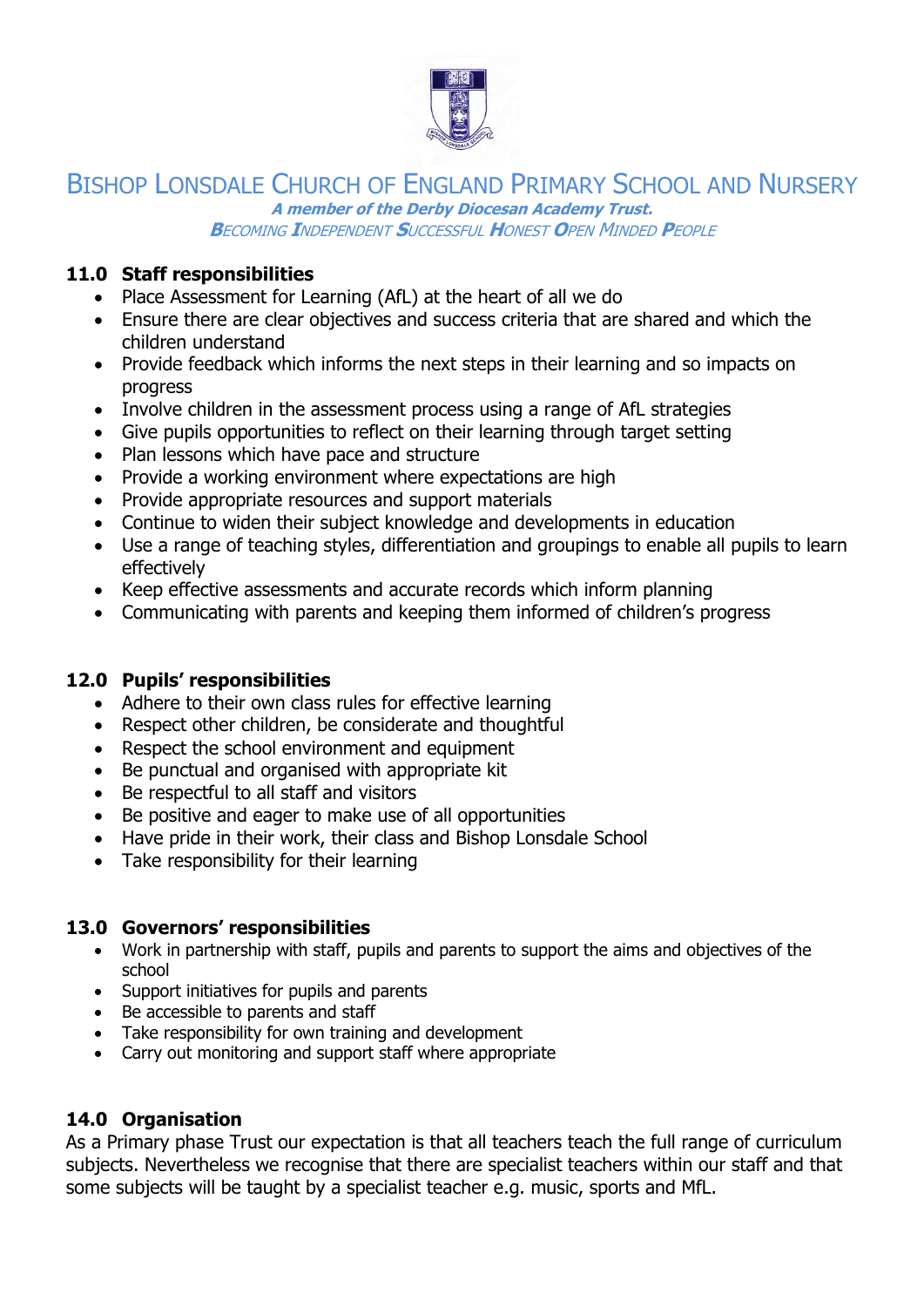

BISHOP LONSDALE CHURCH OF ENGLAND PRIMARY SCHOOL AND NURSERY **A member of the Derby Diocesan Academy Trust.**

**B**ECOMING **I**NDEPENDENT **S**UCCESSFUL **H**ONEST **O**PEN MINDED **P**EOPLE

# **9.0 Celebrating Achievement**

Social, physical, creative and academic achievements are celebrated in many ways as an ongoing process in all aspects of school life, by;

- Verbal or written praise by teachers, peers, head and parents
- Displays of learning
- Going for Green assembly
- Opportunities to perform or share
- Encouraging self-esteem
- Rewards within our Behaviour Policy
- Sharing success with the community

#### **10.0 Strategies for ensuring progression and continuity**

Planning

- Two year cycle to deliver the full coverage of a balanced curriculum with a focus on core learning and to modify and update this as required by changing circumstances
- Schemes of work developed and reviewed
- Medium term plans and weekly/daily plan drawn up by teachers
- Staff meetings to discuss curriculum developments and initiatives
- Monitoring of progress by SLT

#### Feedback and marking, assessment and record keeping

- Ensure continuity by using methods of marking set out in the marking policy
- Regular records of assessments in day-to-day achievements based on lessons objectives and success criteria
- Reading records –tickets/diaries
- Foundation Stage observations, evidence

# **11.0 Equal Opportunities**

We will ensure that all children have the opportunity to progress regardless of gender, race, first language, physical or intellectual ability. Expectations are high and we will support but never limit pupils' achievements. Assessments will not involve cultural, social, linguistic or gender bias.

# **12.0 Monitoring and Evaluation**

This policy will be reviewed annually by the Trust